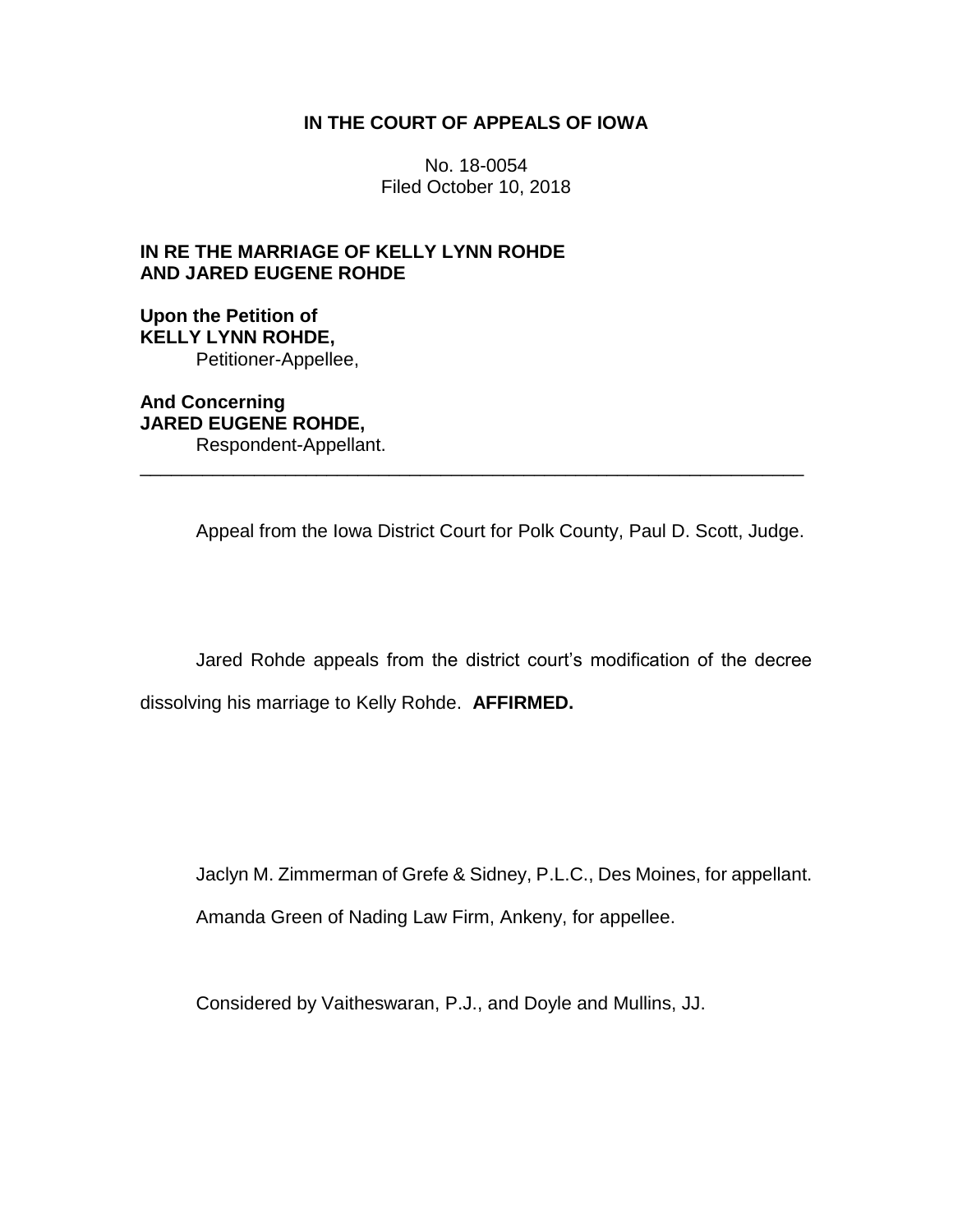### **DOYLE, Judge.**

Jared Rohde appeals from the district court's modification of the decree dissolving his marriage to Kelly Rohde. Jared challenges the court's failure to include the extraordinary visitation credit in calculating his child support obligation as provided under the Child Support Guidelines. He also asserts the district court should not have awarded Kelly any trial attorney fees. Both parties seek appellate attorney fees. Upon our de novo review we affirm.

### *I***.** *Background Facts and Proceedings***.**

In 2014, the district court entered a decree dissolving Jared and Kelly's nine-year marriage. The court approved and incorporated into the decree the parties' "Stipulation and Agreement." The parties agreed they would share joint legal custody of their two minor children, with the children placed in Kelly's physical care. An included schedule set forth the minimal visitation time Jared was to have with the children:

**Visitation Schedule.** Jared is awarded reasonable and liberal visitation with the minor children as follows:

**While School is in Session:** Jared shall have visitation with the minor children the every other weekend commencing Friday after school (or 8:00 am, if no school) until Sunday night at 6:00 pm. and every Wednesday evening from 5:00 pm. to 8:00 pm.

**During the Children's Summer Break from School:** Each party is awarded two (2) consecutive weeks during the summer. The parties shall notify each other in writing. In even-numbered years Kelly shall give notice of her selected weeks to Jared in by June 1 and Jared shall give notice to Kelly by June 15. In odd-numbered years Jared shall give Kelly notice of his selected weeks by June 1 and Kelly shall give Jared notice of her selected weeks by June 15.

An agreed upon holiday parenting schedule was also included in the decree. The

court determined Jared's child support obligation under the Child Support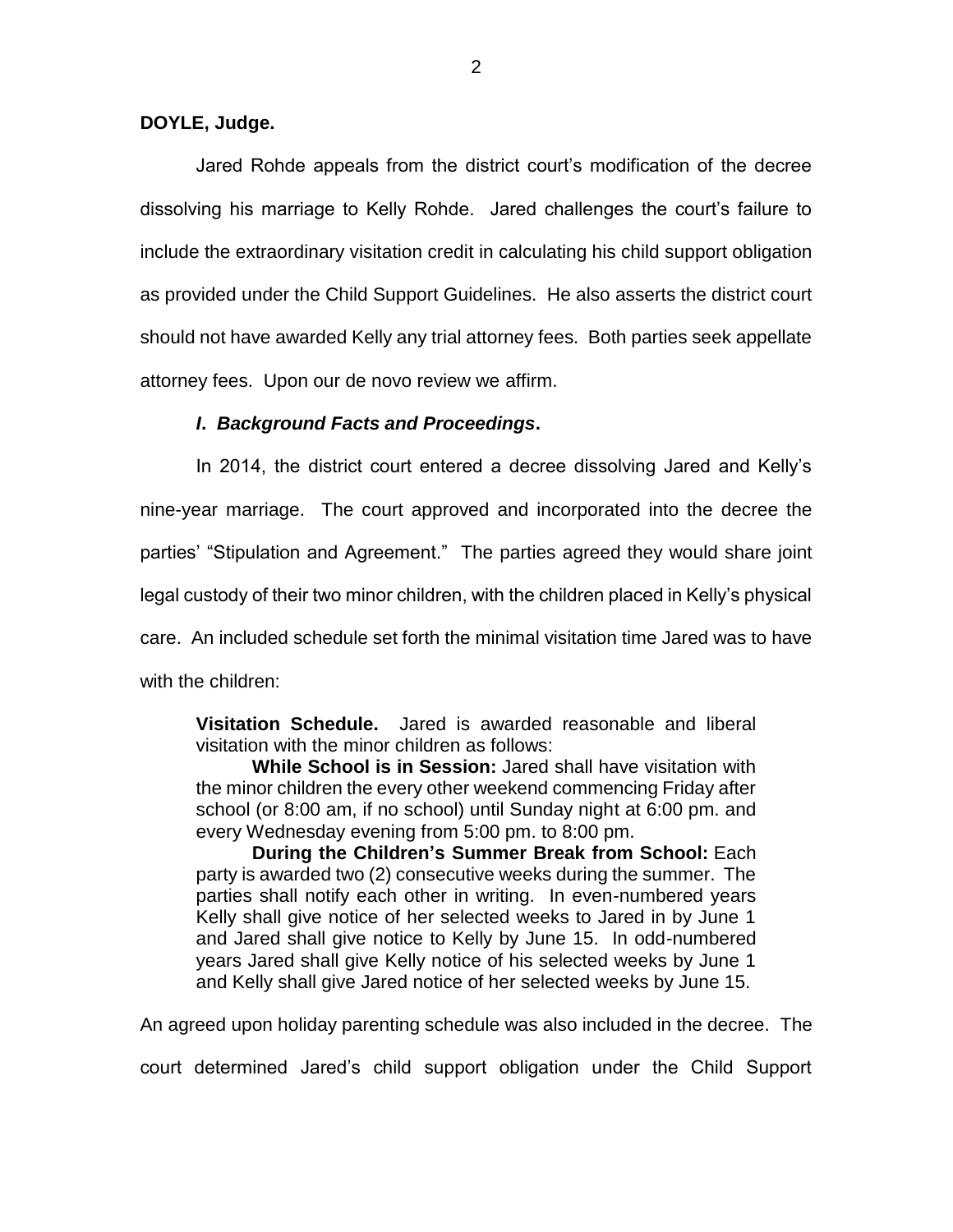Guidelines was \$1921.00 per month for two children and \$1341.00 per month for one child.

In January 2017, Jared filed an application seeking modification of the decree, asserting a substantial change in circumstances since entry of the decree had occurred, including allegations that Kelly had failed to communicate with Jared, failed to foster his relationship with the children, and failed to adhere to the parties' agreed visitation schedule. Jared requested the children be placed in his care or in the parties' shared care, if the court found the latter option to be in the children's best interests. Additionally, Jared requested, among other things, that if the court found continued placement with Kelly was in the children's best interests, the visitation schedule be modified to afford him maximum continuing contact with the children. Kelly answered, denying the substantive claims of Jared's application. However, she agreed there had been a substantial change in circumstances since entry of the decree relating to the parties' income, and she requested Jared's child support obligation be modified. She also requested Jared be ordered to pay a reasonable portion of her attorney fees. In April 2017, the court entered an order approving the parties' temporary stipulation and agreement that Jared would pay \$2300 per month in child support. Prior to trial, Jared amended his application for modification by removing his requests for placement of the children in his physical care or for shared physical care.

Trial was held in August 2017 on the issues of Jared's request to increase visitation and Kelly's request for modification of child support. On September 19, 2017, the court entered its order modifying the 2014 decree. The order increased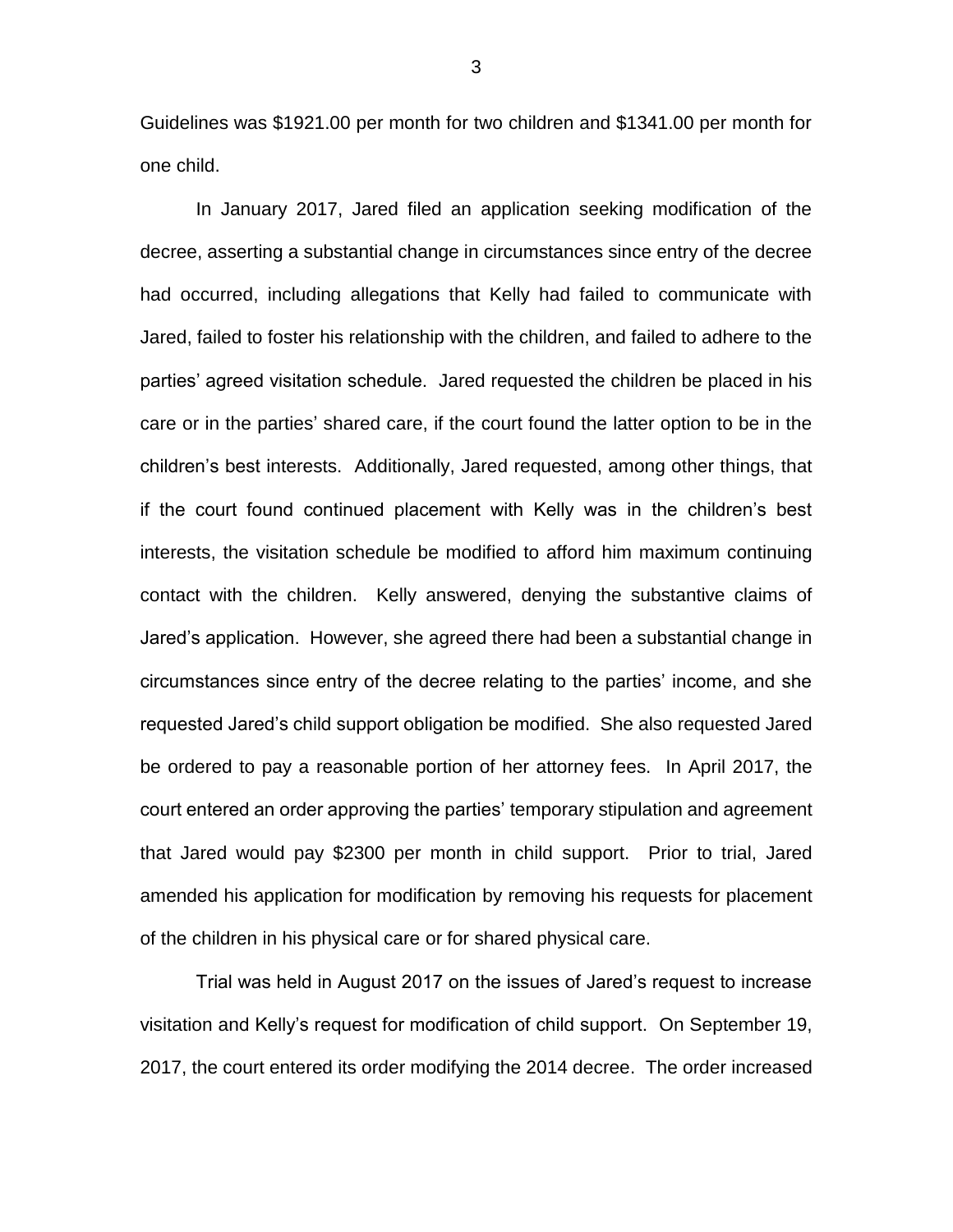Jared's visitation with the children and his child support obligation. The court

ordered the following visitation schedule:

# **Visitation:**

a. Every other weekend from Friday beginning immediately after school, or at 8:00 a.m., if there is no school, until Monday, when the minor children are delivered to school/daycare, or until 8:00 a.m., if there is no school/daycare.

b. Week one (the week leading into [Jared's] weekend visitation in paragraph "a.": On Wednesday, beginning immediately after school, or beginning at 5:00 p.m., if there is no school, until Thursday, when the minor children are delivered to school/daycare, or until 8:00 a.m., if there is no school/daycare.

c. Week two (the week following [Jared's] weekend visitation in paragraph "a.". On Tuesday, beginning immediately after school, or beginning at 5:00 p.m., if there is no school, until Thursday, when the minor children are delivered to school/daycare, or until 8:00 a.m., if there is no school/daycare.

## **Holiday and Special Day Parenting Time:**

All other provisions concerning holiday and other special day parenting time shall remain consistent with the parties' [original decree], unless otherwise set-forth below:

a. Beggar's Night: The parties shall alternate in having the children for Beggar's Night; odd-numbered years shall be with [Kelly] in [Kelly's] residential community from immediately after school until 8:00 p.m. and even-numbered years shall be with [Jared] in [Jared's] residential community, from immediately after school until 8:00 p.m.

b. Children's Birthdays: The parties shall alternate in having the minor children for their birthdays every other year and acknowledge that the minor children have the same birthdate. Parenting time shall be from 8:00 a.m. if there is no school/daycare or from immediately after school/daycare, and continuing until the following day when the minor children are delivered to school/daycare or until 8:00 a.m. if there is no school/daycare. [Kelly] shall have the minor children on E.R. and J.R.'s birthday in oddnumbered years and [Jared] shall have the minor children on E.R. and J.R.'s birthday in even numbered years.

# **Summer Break Parenting Time:**

The parties shall continue to select and exercise their two (2 Summer Break Parenting Time The parties shall continue to select and exercise their two (2) two-week periods of Summer Break parenting time in keeping with the provisions contained in their original [decree].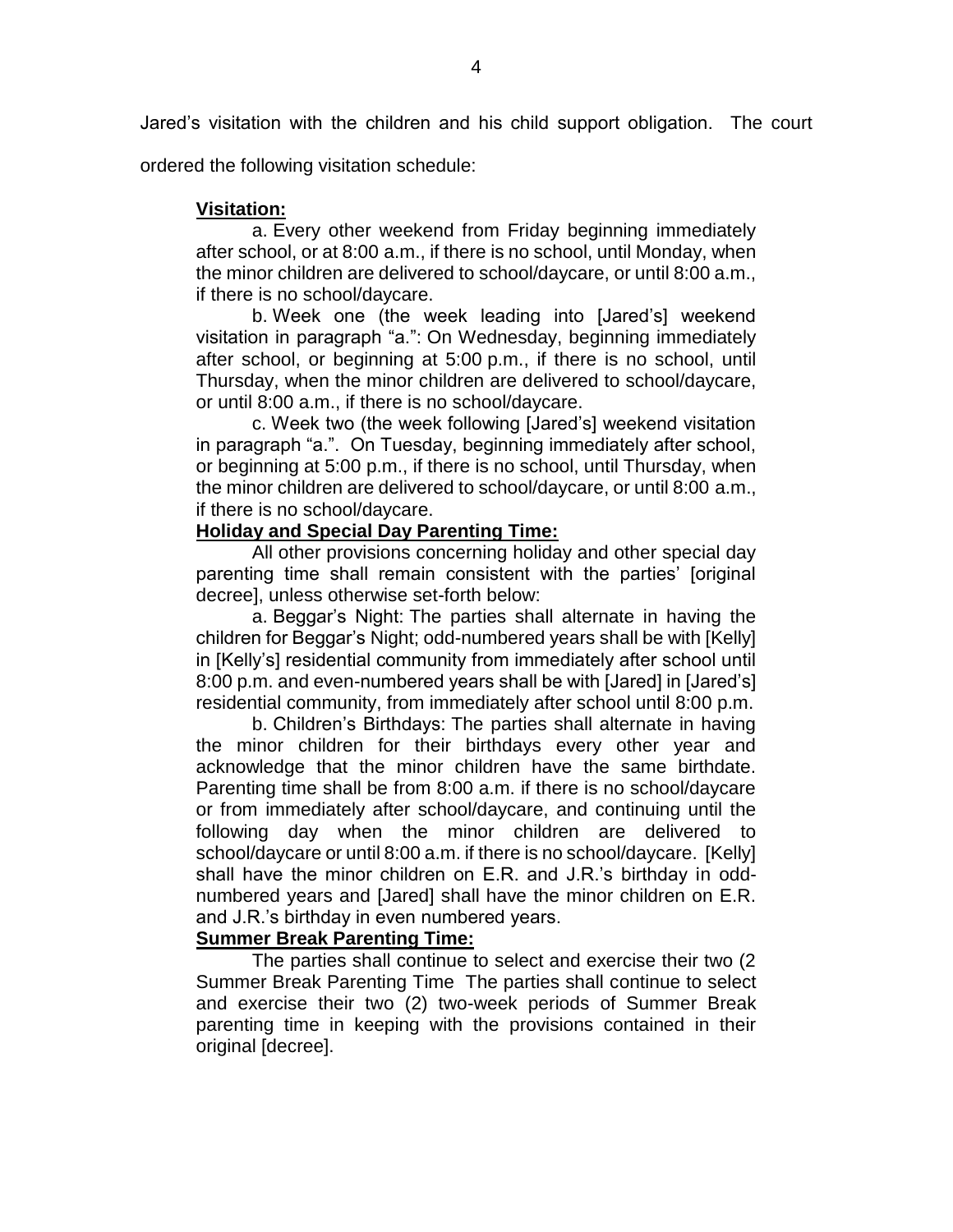The parties were encouraged to work together to accommodate a requested change of schedule, but the court directed that if the parties could not reach a mutual agreement, they were to follow the regular schedule.

The court found Kelly's annual income to be \$7000 and Jared's \$212,000. Finding a substantial injustice would occur if the parties' earning capacities rather than their actual earnings were used, the court determined Jared's child support obligation under the Child Support Guidelines was \$2249.47 per month for two children and \$1548.97 for one child. The court ordered Jared to pay \$5000 of Kelly's trial attorney fees.

Jared subsequently filed a motion pursuant to Iowa Rule of Civil Procedure 1.904(2) asking the court amend and enlarge the modification order. Jared asserted the court's modified visitation schedule increased his number of overnight visits, qualifying him for application of the extraordinary visitation credit under the guidelines. He noted the court's child-support-obligation calculation did not include the credit, and no explanation for this was provided. Jared requested the court amend its order to recalculate his support obligation. Jared also requested the court reconsider its award of attorney fees to Kelly, arguing that he was the prevailing party in the case and should not be required to pay her fees.

Kelly resisted, though she agreed with Jared that, under the guidelines, the court was required to make a finding of fact supporting its decision to deviate from the guidelines to omit application of the extraordinary visitation credit. Kelly asserted a deviation from the guidelines was necessary to avoid causing her severe financial hardship. She requested the court amend its order to include such factual finding to support the deviation from the guidelines.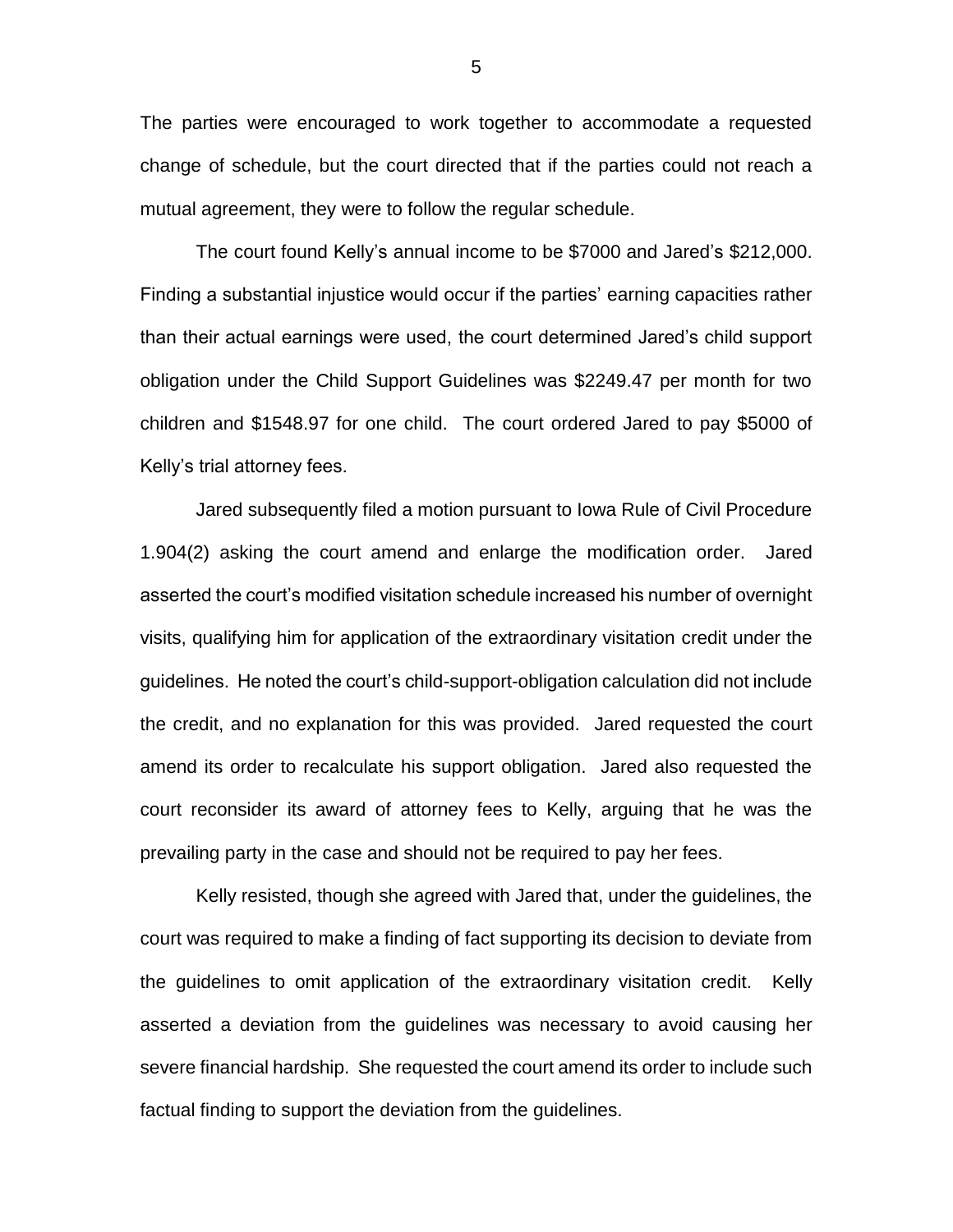The court denied Jared's motion on December 12, 2017. The court found Jared was only seeking "to rehash legal issues raised and decided adversely to [him] and no underlying factual issue remains." The court did not address the matter any further.

On January 8, 2018, Jared filed his notice of appeal; more than thirty days from the date of the filing of the modification order, but within thirty days of the denial of his rule 1.904(2) motion.

#### *II***.** *Discussion***.**

Jared preemptively contends his appeal is properly before this court, insisting his rule 1.904(2) motion was not a mere rehashing of the legal arguments raised at trial and thus the time for filing the notice of appeal did not begin to run until the district court filed its ruling on the motion. Jared further argues the court should have applied the extraordinary visitation credit, and he requests the child support award be vacated and recalculated. He also asserts he was the prevailing party in the district court case, and the district court erred by awarding trial attorney fees to Kelly. Both Jared and Kelly request appellate attorney fees.

#### *A***.** *Jurisdiction***.**

"The timeliness of the filing of a notice of appeal is a jurisdictional question." *Homan v. Branstad*, 887 N.W.2d 153, 159 (Iowa 2016). Generally, a notice of appeal must be filed within thirty days from the entry of a final order or judgment. *See* Iowa R. App. P. 6.101(1)(b). A timely rule 1.904(2) motion extends the time for appeal such that the appeal must be filed within thirty days of the filing of the district court ruling on that motion. *Id*.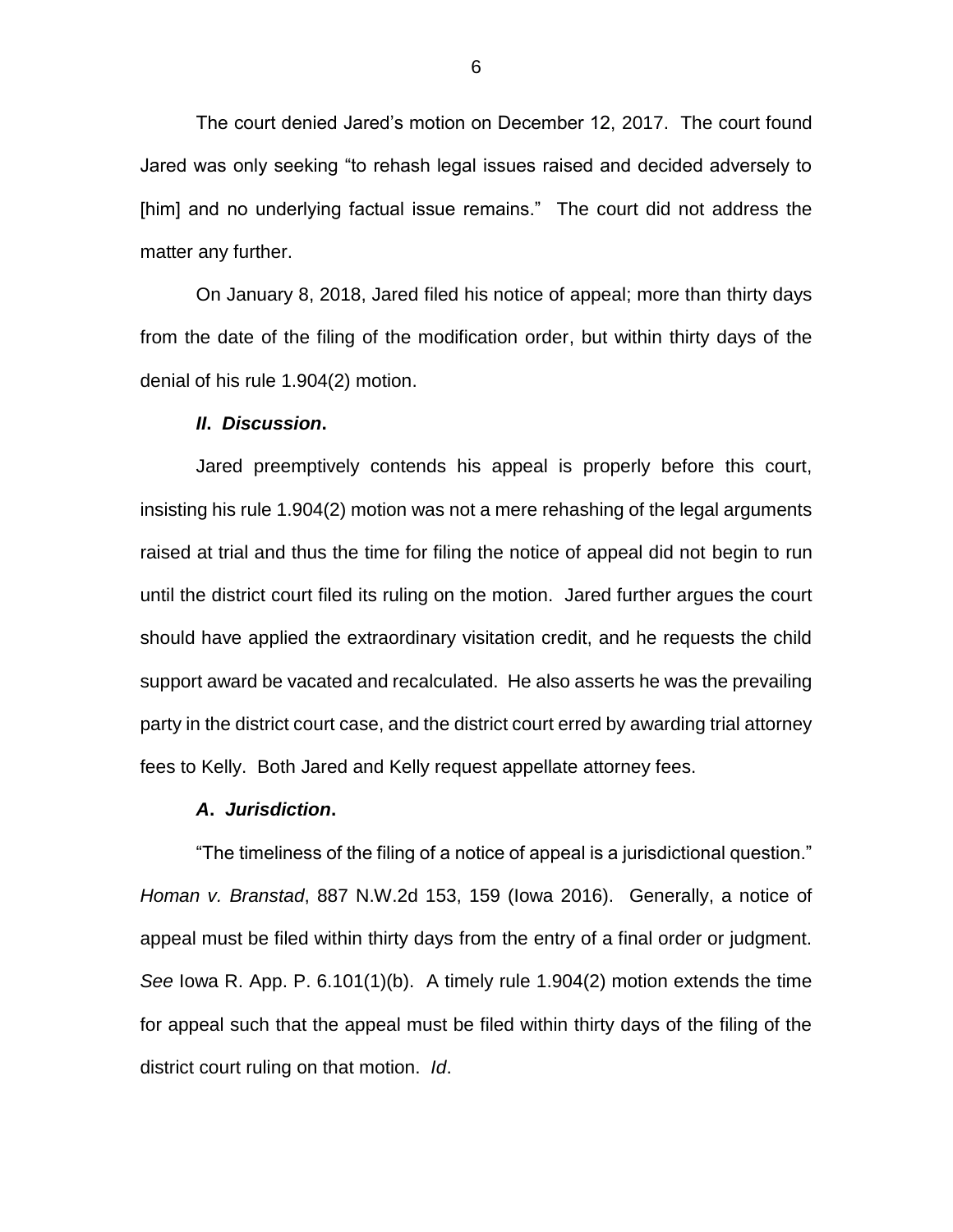Kelly argues because Jared's motion raised legal issues and not issues of fact for the court to reconsider, the motion was not a proper motion and did not toll the time to file the appeal. Thus, Kelly asserts the appeal is untimely. We disagree.

Iowa Rules of Civil Procedure 6.101(1) and 1.904 were amended in November 2016. Rule 6.101(1)(c) now provides: "[A] motion is considered timely if it has been filed by the applicable deadline and asks the court to reconsider, enlarge, or amend its order, ruling, judgment, or decree. Whether a motion is proper or not does not affect its timeliness." Rules 1.904(3) and 1.904(4) were added. Rule 1.904(3) provides: "In addition to proceedings encompassed by rule 1.904(1), a rule 1.904(2) motion to reconsider, enlarge, or amend another court order, ruling, judgment, or decree will be considered timely if filed within 15 days after the filing of the order, ruling, judgment, or decree to which it is directed." These rule changes took effect on March 1, 2017. The comment to rule 1.904 explicitly states that,

Rules 1.904(3) and 1.904(4) supersede prior case law that held a timely rule 1.904(2) motion must also have been "proper" to extend the time for appeal. To obviate controversies over whether a rule 1.904(2) motion tolls the time for appeal, the rule authorizes any timely rule 1.904(2) motion to extend the appeal deadline, subject to one exception in rule 1.904(4).

(Internal citation omitted). The comment to rule 6.101(1)(c) mirrors this comment. These rule changes were in effect when the district court's initial modification ruling was entered in September 2017. Jared timely filed his rule 1.904(2) motion. Under the amended rule, it matters not whether his motion was "proper." The time for filing his notice of appeal was tolled and did not begin to run until the court ruled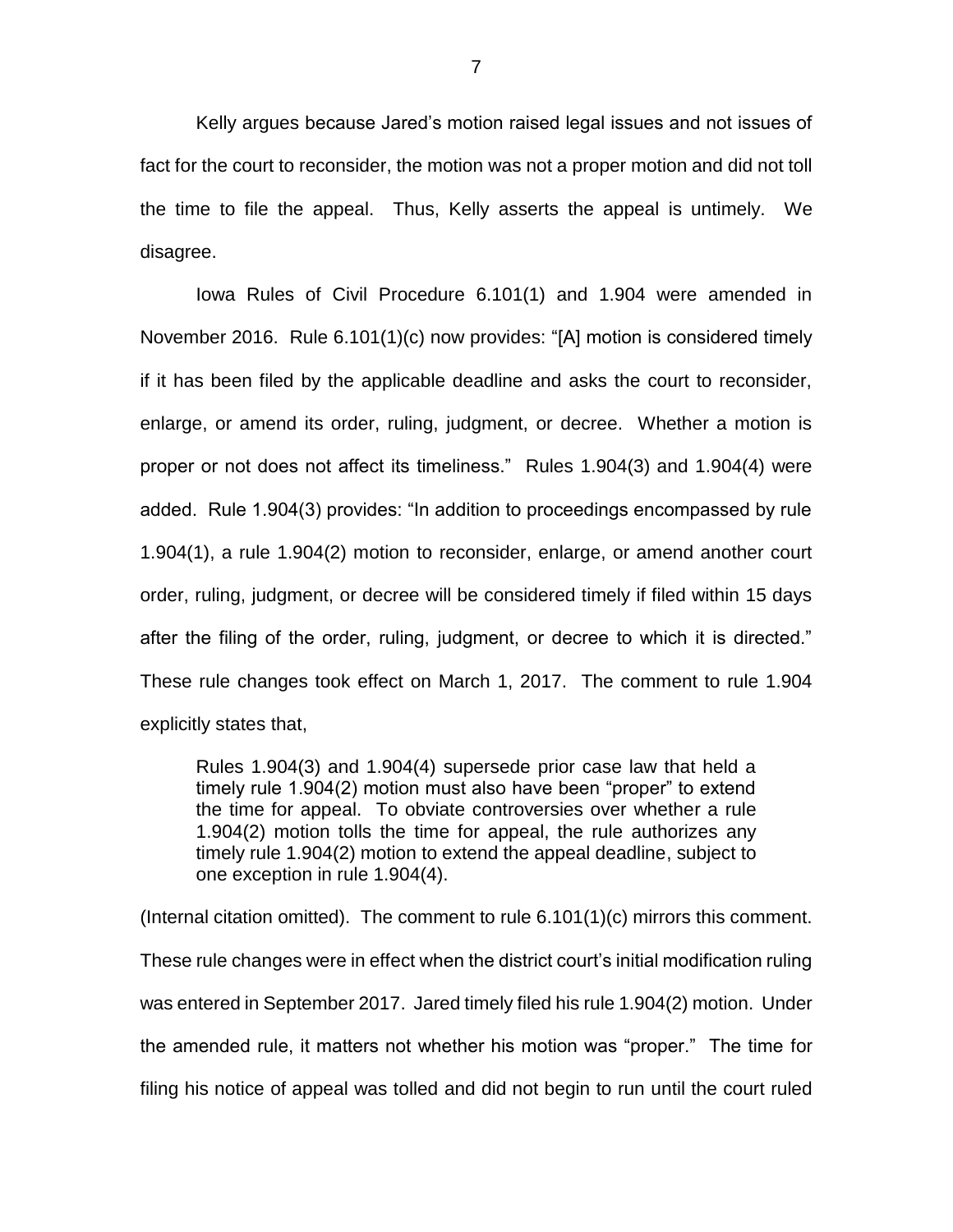on his motion. That was December 12, 2017. His notice of appeal was filed a few weeks later on January 8, 2018. His notice of appeal was timely filed.

Moreover, it is clear the rule 1.904(2) motion was "proper." The district court did not explain why it failed to include the credit in its child support calculation in the modification order. Kelly even conceded this fact in her response and requested the court rule on the matter. The district court did not, and in denying the motion, concluded Jared's motion "seeks only to rehash legal issues raised and decided adversely to her and no underlying factual issue remains." The comments to the amended rules reflect an intent to eliminate disputes such as this one. Because Jared's notice of appeal was timely filed, we have jurisdiction to hear his claims.

#### *B***.** *Child Support***.**

 $\overline{a}$ 

We review a district court's modification of a decree, including child-support provisions, de novo. *See In re Marriage of McKenzie*, 709 N.W.2d 528, 531 (Iowa 2006); *In re Marriage of Rietz*, 585 N.W.2d 226, 229 (Iowa 1998). We are not bound by the district court's findings, but we do give weight to those fact-findings, particularly its credibility findings. *See McKenzie*, 709 N.W.2d at 531. Moreover, "we recognize that the district court 'has reasonable discretion in determining whether modification is warranted and that discretion will not be disturbed on appeal unless there is a failure to do equity." Id. (cleaned up).<sup>1</sup> Ultimately, the "controlling consideration" is the children's best interests*. See In re Marriage of* 

<sup>&</sup>lt;sup>1</sup> "Cleaned up" is a relatively new parenthetical used to indicate that internal quotation marks, alterations, and citations have been omitted from quotations for readability purposes. *See United States v. Steward*, 880 F.3d 983, 986 n.3 (8th Cir. 2018); Jack Metzler, *Cleaning Up Quotations*, 18 J. App. Prac. & Process 143 (Fall 2017).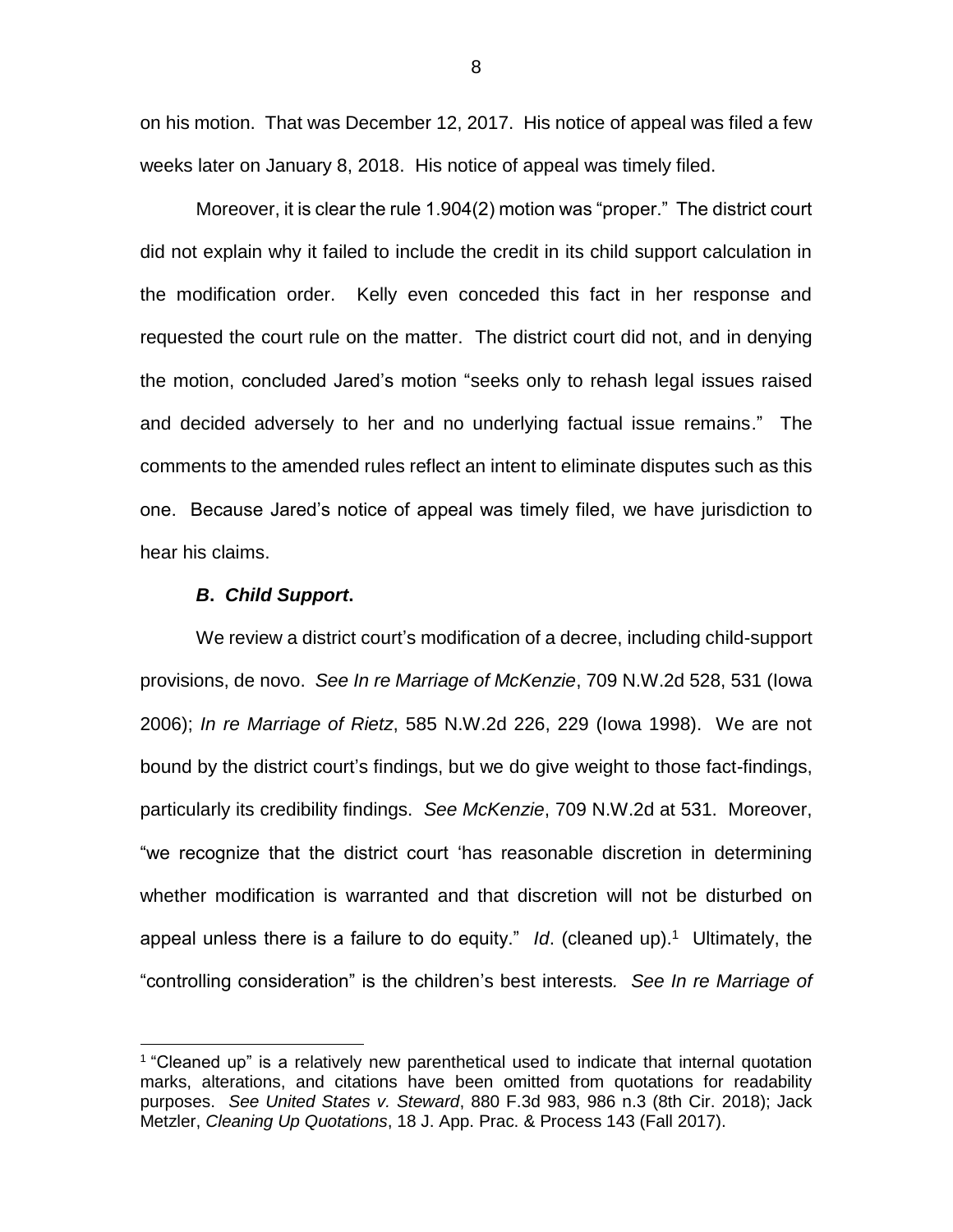*Hoffman*, 867 N.W.2d 26, 32 (Iowa 2015). This allows appellate courts "the flexibility necessary to consider unique custody issues on a case-by-case basis." *See id*. (cleaned up).

The child support guidelines adopted by the Iowa Supreme Court provide for an "extraordinary visitation credit" if the noncustodial parent's court-ordered visitation exceeds 127 days per year. *See* Iowa Ct. R. 9.9. For the purpose of this credit, "days" means overnights spent caring for the child. *Id*. Kelly does not dispute Jared's increased visitation under the modified schedule meets the requirement of the rule. However, she argues she, a stay at home mother whose income is substantially lower than Jared's, would suffer a financial hardship if the credit were to be included in the calculation. She also notes Jared stated at trial that he did not care about the child support. She asserts "[t]here was sufficient testimony to support the court's order" or "[a]t most, this matter should be remanded to the trial court to include a specific written finding about the deviation from the guidelines."

It is clear there is "a rebuttable presumption that the amount of child support which would result from the application of the guidelines . . . is the correct amount of child support to be awarded." Iowa Code § 598.21B(2)(c) (2017); *In re Marriage of Mihm*, 842 N.W.2d 378, 384 (Iowa 2014). Specifically, the guidelines's purpose "is to provide for the best interests of the children by recognizing the duty of both parents to provide adequate support for their children in proportion to their respective incomes." Iowa Ct. R. 9.3(1). The guidelines normally provide reasonable support. *See id*.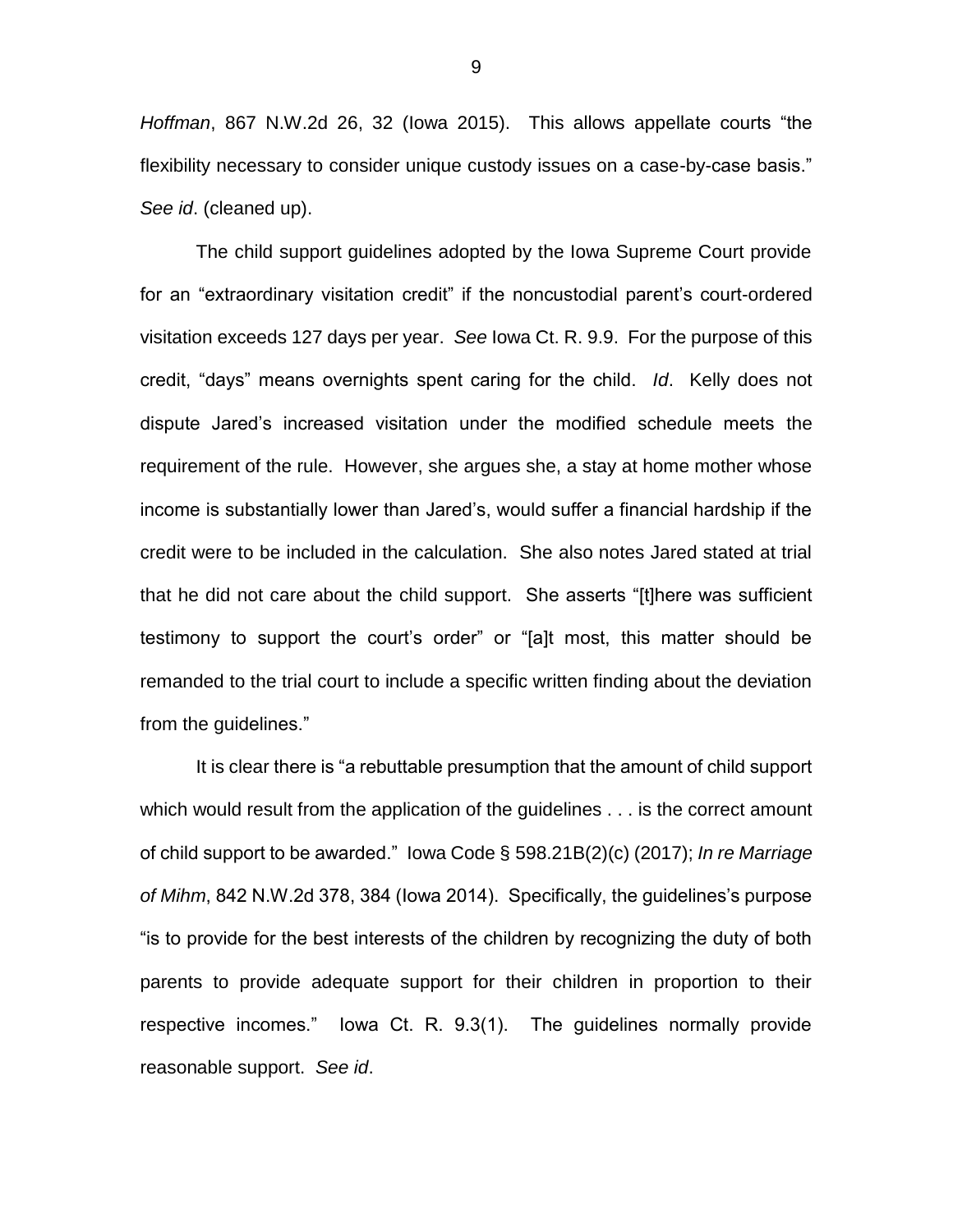Rule 9.9 states if the noncustodial parent's court-ordered visitation exceeds 127 days per year, the noncustodial parent "shall" receive the extraordinary visitation credit. *See* Iowa Code § 4.1(30)(a) (stating the legislature's use of the word "shall" imposes a duty); *In re Marriage of Thatcher*, 864 N.W.2d 533, 539 (Iowa 2015) ("In a statute, the word 'shall' generally connotes a mandatory duty." (citation omitted)). When applicable, the credit is mandatory—unless the court finds the credit to be unjust or inappropriate under the circumstances. "A variation from the guidelines shall not be considered by a court without a record or written finding, based on stated reasons, that the guidelines would be unjust or inappropriate  $\dots$  " lowa Code § 598.21B(2)(d).

At trial Jared testified, "I just want to say one thing. I don't care about the child support." He agreed he was not really concerned what his child support was set at. He was asked, "So you would stipulate today that your child support would stay where it is right now?" Jared responded, "I would." He acknowledged the extraordinary visitation credit would decrease the money Kelly had to care for the children and that the children's overnight visits with him would not decrease her expenses. Jared, understanding that the extraordinary visitation credit would reduce his child support obligation, said Kelly "can have the child support money." In view of his trial testimony, it seems disingenuous that Jared would assert the district court erred in failing to incorporate the extraordinary visitation credit in the child support award.

Although the district court did not make a written finding or record stating reasons for deviating from the guidelines when it did not apply the extraordinary visitation credit, we review the matter de novo. After reviewing the record, and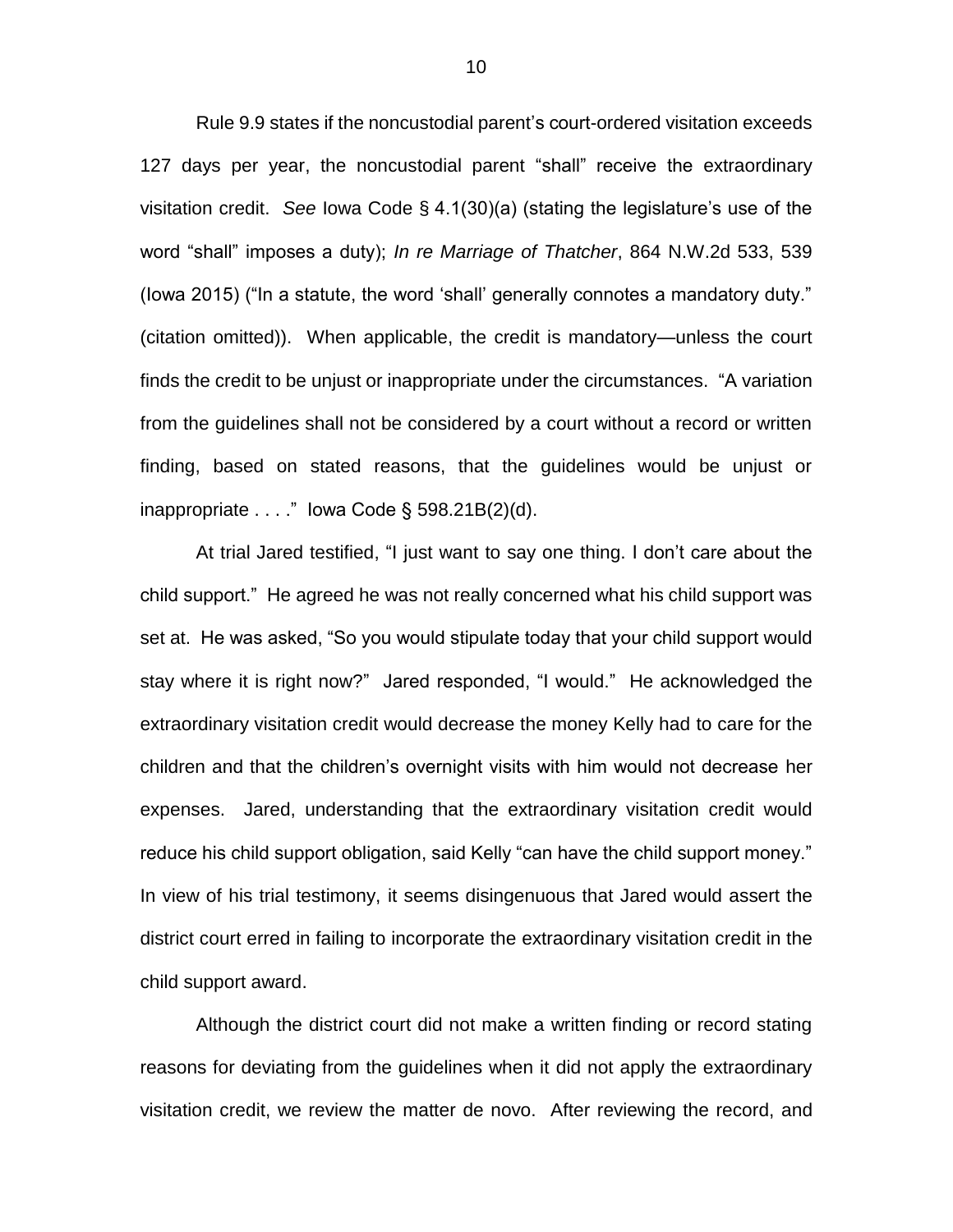considered the unique custody issues in this case, the disparity in incomes of the parties, and Jared's testimony, we find it was equitable *not* to apply the extraordinary credit to Jared's child support obligation. We therefore affirm the district court's child support award.

### *C***.** *Trial Attorney Fees***.**

Jared argues the district court erred in awarding Kelly \$5000 for trial attorney fees, asserting he prevailed in the matter. Pursuant to Iowa Code section 598.36, attorney fees on modification may be awarded to a prevailing party at the court's discretion. "[W]e give the district court considerable discretion in determining whether it should award fees at the district court level." *In re Marriage of Michael*, 839 N.W.2d 630, 639 (Iowa 2013). An abuse of discretion occurs when the district court exercises its discretion "on grounds or for reasons that are clearly untenable or to an extent clearly unreasonable." *State v. Nelson*, 791 N.W.2d 414, 419 (Iowa 2010); *Graber v. City of Ankeny*, 616 N.W.2d 633, 638 (Iowa 2000).

Though Jared's visitation with the children was increased, Kelly was also successful modifying the child support obligation. Considering the parties' relative incomes and other relevant factors, we cannot say the court's award of \$5000 in attorney fees to Kelly was clearly untenable or to an extent clearly unreasonable. Consequently, Jared has failed to show the court's trial attorney fee award was an abuse of its discretion.

#### *D***.** *Appellate Attorney Fees***.**

Finally, both parties have requested an award of appellate attorney fees. On appeal, "attorney fees are not a matter of right, but rather rest in this court's discretion." *In re Marriage of Okland*, 699 N.W.2d 260, 270 (Iowa 2005). We